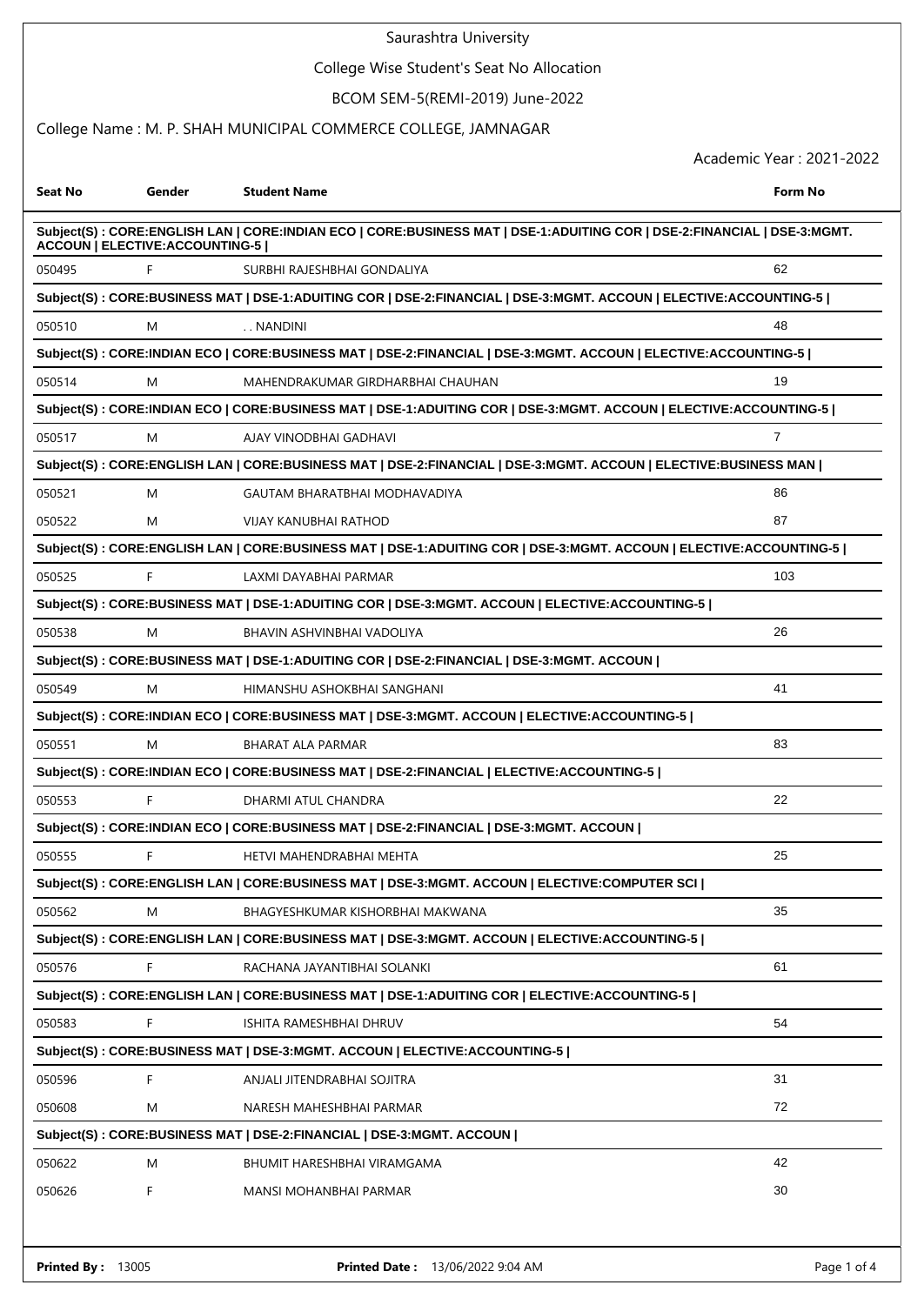# College Wise Student's Seat No Allocation

## BCOM SEM-5(REMI-2019) June-2022

## College Name : M. P. SHAH MUNICIPAL COMMERCE COLLEGE, JAMNAGAR

| <b>Seat No</b>                                                           | Gender | <b>Student Name</b>                                                        | <b>Form No</b> |  |  |  |  |
|--------------------------------------------------------------------------|--------|----------------------------------------------------------------------------|----------------|--|--|--|--|
| Subject(S) : CORE:BUSINESS MAT   DSE-1:ADUITING COR   DSE-3:MGMT. ACCOUN |        |                                                                            |                |  |  |  |  |
| 050636                                                                   | F      | HIMANI VIJAYBHAI PARMAR                                                    | 81             |  |  |  |  |
| 050637                                                                   | M      | RAHUL PANCHABHAI RALA                                                      | 34             |  |  |  |  |
|                                                                          |        | Subject(S) : CORE:ENGLISH LAN   DSE-3:MGMT. ACCOUN   ELECTIVE:ACCOUNTING-5 |                |  |  |  |  |
| 050661                                                                   | M      | TABREJ RAJAKBHAI NOYADA                                                    | 111            |  |  |  |  |
|                                                                          |        | Subject(S): CORE:ENGLISH LAN   CORE:BUSINESS MAT   DSE-3:MGMT. ACCOUN      |                |  |  |  |  |
| 050674                                                                   | F      | DIVYABEN KHIMJIBHAI GOHIL                                                  | 17             |  |  |  |  |
|                                                                          |        | Subject(S) : CORE: ENGLISH LAN   CORE: INDIAN ECO   DSE-3: MGMT. ACCOUN    |                |  |  |  |  |
| 050693                                                                   | M      | MILAN HARISHBHAI LIMBANI                                                   | 112            |  |  |  |  |
|                                                                          |        | Subject(S): DSE-3:MGMT. ACCOUN   ELECTIVE:ACCOUNTING-5                     |                |  |  |  |  |
| 050702                                                                   | F      | BHAVANA BHIKHUBHAI PARMAR                                                  | 76             |  |  |  |  |
| 050704                                                                   | M      | DIPEN JIVRAJBHAI PARMAR                                                    | 5              |  |  |  |  |
| 050706                                                                   | M      | HARSUKH PARBATBHAI JARU                                                    | 27             |  |  |  |  |
| 050715                                                                   | F      | KRINA VIPULBHAI HINDOCHA                                                   | 9              |  |  |  |  |
| 050718                                                                   | M      | PARESH KARASHANBHAI RAVALIYA                                               | 110            |  |  |  |  |
| 050723                                                                   | F      | SHWETA CHETANKUMAR KADVATAR                                                | 109            |  |  |  |  |
| 050724                                                                   | M      | SURAJ JAGDISHBHAI MAHETA                                                   | 67             |  |  |  |  |
|                                                                          |        | Subject(S): DSE-1:ADUITING COR   DSE-3:MGMT. ACCOUN                        |                |  |  |  |  |
| 050736                                                                   | F      | KHUSHALI KATHADBHAI JATIYA                                                 | 28             |  |  |  |  |
|                                                                          |        | Subject(S): DSE-1:ADUITING COR   DSE-2:FINANCIAL                           |                |  |  |  |  |
| 050740                                                                   | F      | AARTI RAMJIBHAI PARMAR                                                     | 38             |  |  |  |  |
| 050741                                                                   | F      | DIMPAL RAJESHBHAI SONIGRA                                                  | 33             |  |  |  |  |
|                                                                          |        | Subject(S): CORE:BUSINESS MAT   ELECTIVE:ACCOUNTING-5                      |                |  |  |  |  |
| 050742                                                                   | M      | ABHAY SAVABHAI LAKHOTARA                                                   | 75             |  |  |  |  |
| 050748                                                                   | M      | CHETAN KHIMABHAI VAVNOTIYA                                                 | 58             |  |  |  |  |
| 050750                                                                   | M      | HARDIK DHIRUBHAI KANDORIYA                                                 | 55             |  |  |  |  |
| Subject(S): CORE:BUSINESS MAT   DSE-3:MGMT. ACCOUN                       |        |                                                                            |                |  |  |  |  |
| 050761                                                                   | F      | AARTI JITENDRABHAI MAVANI                                                  | 74             |  |  |  |  |
| 050766                                                                   | M      | ANIL VIRABHAI DAGRA                                                        | 65             |  |  |  |  |
| 050769                                                                   | M      | ASHOK HARILAL RATHOD                                                       | 59             |  |  |  |  |
| 050771                                                                   | F      | AVANI KISHORBHAI VADOLIYA                                                  | 6              |  |  |  |  |
| 050776                                                                   | F      | BHAVESHRI RAMJI SAUNDARVA                                                  | 29             |  |  |  |  |
| 050777                                                                   | F      | BHUMIKABEN PRAVINBHAI GADHIYA                                              | 3              |  |  |  |  |
| 050788                                                                   | M      | HARDIK MARKHIBHAI SUVA                                                     | 21             |  |  |  |  |
| 050789                                                                   | M      | HARDIPSINH JAYENDRASINH JADEJA                                             | 98             |  |  |  |  |
| 050819                                                                   | M      | RAJ RAMESHBHAI SOJITRA                                                     | 4              |  |  |  |  |
| 050821                                                                   | M      | RAJESH LAKHAMANBHAI KARAVADARA                                             | 40             |  |  |  |  |
| <b>Printed By: 13005</b>                                                 |        | <b>Printed Date: 13/06/2022 9:04 AM</b>                                    | Page 2 of 4    |  |  |  |  |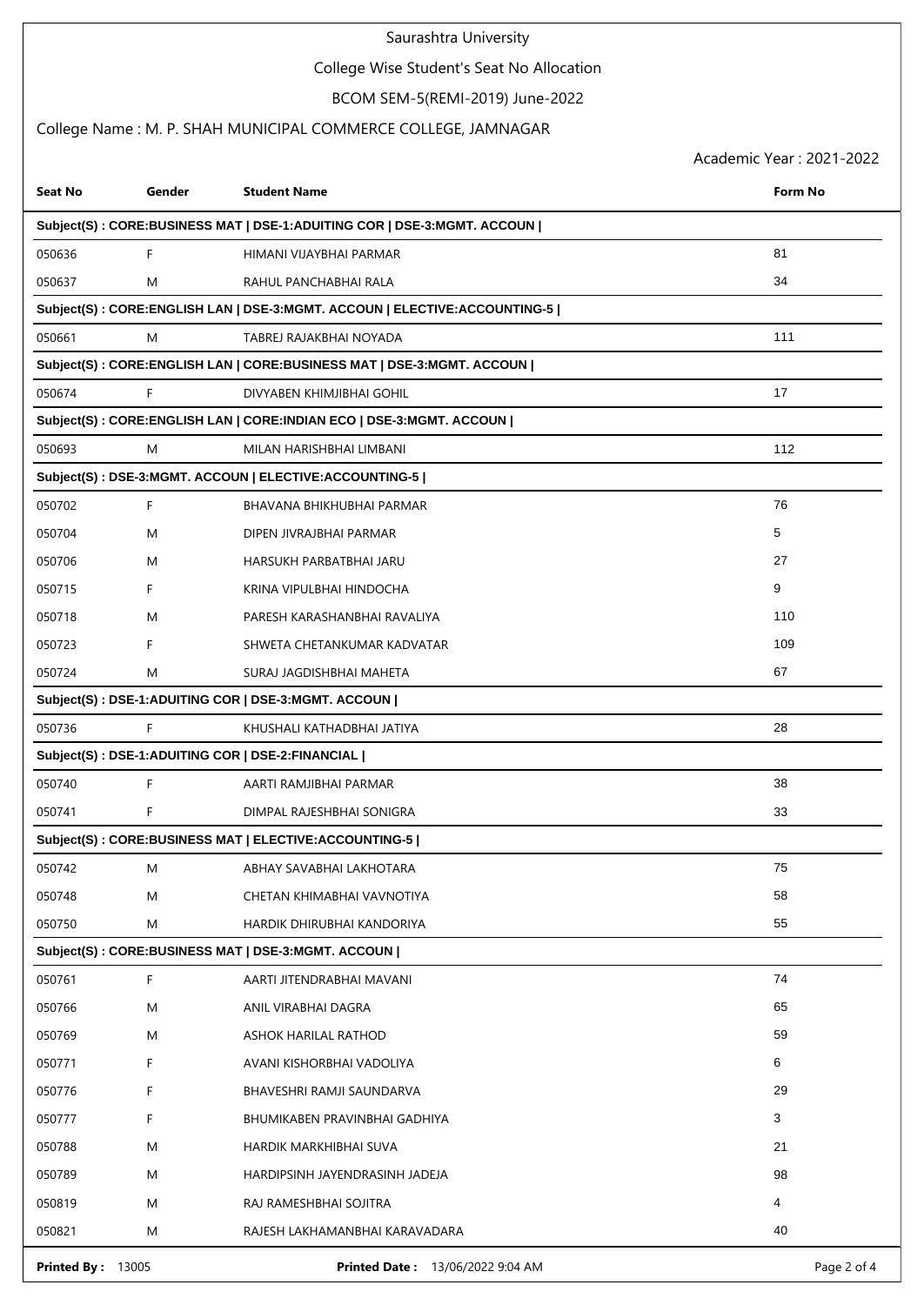## College Wise Student's Seat No Allocation

# BCOM SEM-5(REMI-2019) June-2022

## College Name : M. P. SHAH MUNICIPAL COMMERCE COLLEGE, JAMNAGAR

| <b>Seat No</b>                                     | Gender                            | <b>Student Name</b>                                  | Form No     |  |  |  |
|----------------------------------------------------|-----------------------------------|------------------------------------------------------|-------------|--|--|--|
| Subject(S): CORE:BUSINESS MAT   DSE-1:ADUITING COR |                                   |                                                      |             |  |  |  |
| 050842                                             | F                                 | AVANI JIGNESHBHAI VIRANI                             | 68          |  |  |  |
| 050846                                             | M                                 | KASHYAP CHHAGANBHAI CHANGANI                         | 10          |  |  |  |
|                                                    |                                   | Subject(S) : CORE:INDIAN ECO   DSE-3:MGMT. ACCOUN    |             |  |  |  |
| 050851                                             | F                                 | DHARMISTHA HASMUKH VAGHELA                           | 79          |  |  |  |
| 050854                                             | M                                 | PIYUSH DINESHBHAI MAKWANA                            | 13          |  |  |  |
|                                                    |                                   | Subject(S): CORE:INDIAN ECO   CORE:BUSINESS MAT      |             |  |  |  |
| 050856                                             | F                                 | CHARMI NITINBHAI LAHERU                              | 39          |  |  |  |
|                                                    |                                   | Subject(S): CORE:ENGLISH LAN   ELECTIVE:ACCOUNTING-5 |             |  |  |  |
| 050859                                             | F                                 | DISHA MANJIBHAI PARMAR                               | 66          |  |  |  |
|                                                    |                                   | Subject(S): CORE: ENGLISH LAN   DSE-3: MGMT. ACCOUN  |             |  |  |  |
| 050874                                             | M                                 | RAHUL BHIMABHAI VAROTARIYA                           | 70          |  |  |  |
| 050881                                             | F                                 | VANITABEN RAJABHAI KARMUR                            | 85          |  |  |  |
| 050883                                             | M                                 | VIJAY HARJIBHAI THUNGA                               | 32          |  |  |  |
| 050884                                             | M                                 | VIPULKUMAR KESURBHAI BODAR                           | 12          |  |  |  |
|                                                    |                                   | Subject(S): CORE: ENGLISH LAN   CORE: BUSINESS MAT   |             |  |  |  |
| 050893                                             | M                                 | KAILASH BABULAL VAGHELA                              | 93          |  |  |  |
|                                                    | Subject(S): ELECTIVE:ACCOUNTING-5 |                                                      |             |  |  |  |
| 050900                                             | M                                 | AJAY MEPABHAI VASARA                                 | 99          |  |  |  |
| 050905                                             | M                                 | PRAVIN RAMESHBHAI RAJGOR                             | 11          |  |  |  |
| 050908                                             | F                                 | VISHVA KAMLESHBHAI VYAS                              | 47          |  |  |  |
|                                                    | Subject(S): DSE-3:MGMT. ACCOUN    |                                                      |             |  |  |  |
| 050909                                             | F                                 | AARTIBEN RAMESHBHAI RATHOD                           | 16          |  |  |  |
| 050915                                             | F                                 | CHANDRIKA JAMANBHAI DABHI                            | 49          |  |  |  |
| 050917                                             | M                                 | DHANRAJ RAMESHBHAI PARMAR                            | 53          |  |  |  |
| 050923                                             | F                                 | DIMPAL PRAKASHBHAI BHAMBHI                           | 24          |  |  |  |
| 050924                                             | M                                 | DINESH JIVANBHAI BATHAWAR                            | 77          |  |  |  |
| 050927                                             | M                                 | DIPRAJSINH KIRITSINH JADEJA                          | 115         |  |  |  |
| 050937                                             | M                                 | HEMANT SAVDASBHAI KHODABHAYA                         | 43          |  |  |  |
| 050942                                             | F                                 | JINAL DHIRENBHAI SONAIYA                             | 73          |  |  |  |
| 050949                                             | M                                 | MAHESHKUMAR RAJESHBHAI KANTARIYA                     | 105         |  |  |  |
| 050951                                             | F                                 | MAITRI CHANDRESHBHAI JOSHI                           | 52          |  |  |  |
| 050964                                             | F.                                | PAYAL NANJIBHAI RATHOD                               | 50          |  |  |  |
| 050965                                             | F                                 | PAYALBEN LAKHAMANBHAI KARMUR                         | 71          |  |  |  |
| 050966                                             | F                                 | PINJALBEN RAMESHBHAI BARIYA                          | 51          |  |  |  |
| 050973                                             | F                                 | RITA MOHANBHAI JADAV                                 | 78          |  |  |  |
| 050974                                             | M                                 | ROHITBHAI JERAMBHAI KANTARIYA                        | 104         |  |  |  |
| <b>Printed By: 13005</b>                           |                                   | Printed Date: 13/06/2022 9:04 AM                     | Page 3 of 4 |  |  |  |